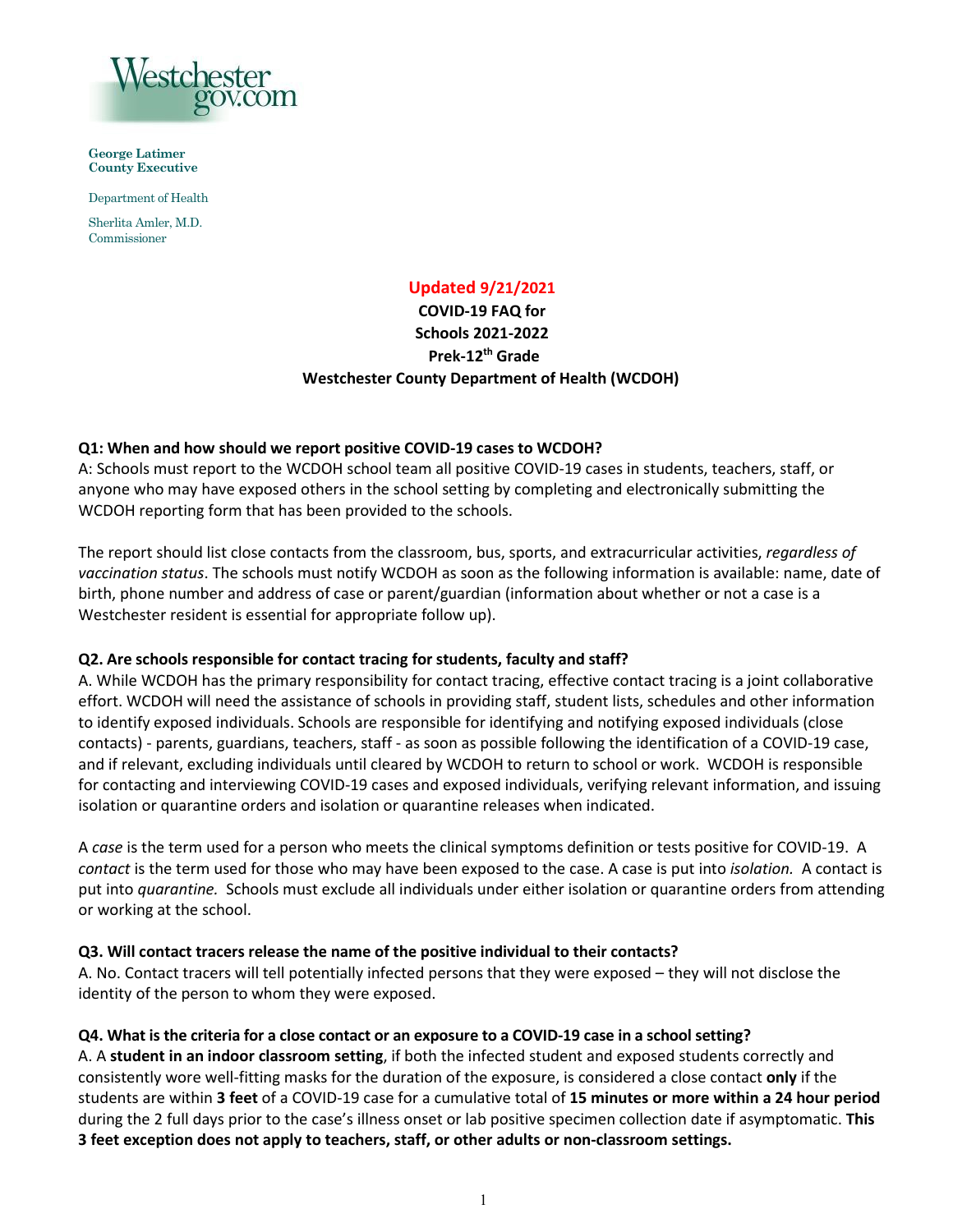For teachers, staff, and other adults, a close contact or exposed person is anyone who was within 6 feet of a COVID- 19 case for a **cumulative total of 15 minutes or more within a 24 hour period** during the 2 full days prior to the case's illness onset or lab positive specimen collection date if asymptomatic, through the last date the COVID-19 case was in school or participated in any school activity, regardless of whether the contact was wearing a mask or whether the exposure was outdoors, or vaccinated.

 monitored, all individuals meeting the above 6 feet, 15 minutes criteria are considered exposed. Social distancing individuals who are considered exposed, excluded and subject to quarantine. In the absence of such seating or specific information, all students in the room, bus, or activity etc. may be considered exposed. During meals, snacks, chorus, band, orchestra and bus rides, where masking cannot or may not be maintained or remains important to avoid exposure. Assigned seating should be used whenever possible to limit the number of

WCDOH will routinely review all bus, athletic, and outdoor exposures with schools on a case by case basis to identify exposed individuals.

 Outdoor activities and athletics - COVID transmission or spread does occur in outdoors settings, thus maintaining social distancing and masks continue to be vital COVID prevention measures. Because masking cannot or may not be maintained or monitored in these settings, the above 6 foot 15 minute criteria applies to all such settings with the following exception:

 During sports at higher risk of COVID transmission, COVID transmission has been reported with less than 15 minutes exposure and thus the 15 minute minimum exposure time may not apply.

The decision tree for identifying COVID-19 Close Contacts in K-12 Schools may be helpful in understanding who is a contact: https://www.cdc.gov/coronavirus/2019-ncov/community/schools-childcare/docs/close-contact-decisiontree.pdf

#### **Q5. Who must be excluded from school and is subject to quarantine? How does vaccination status affect quarantine?**

 recent exposure to a COVID-19 case. A. Any *unvaccinated individuals* meeting the 6 feet (or 3 feet exception for students in classroom setting) criteria must be excluded and will be subject to quarantine by the WCDOH for a minimum of 10 days following their most

 *Fully vaccinated individuals* meeting the close contact or exposure criteria may continue to work or attend school if Excel case-contact listing template with the individual's vaccination status. Vaccinated individuals will receive a wellness call from the WCDOH. Individuals for whom full vaccination or lack of symptoms cannot be confirmed must be excluded and will be subject to the same 10 day minimum quarantine as unvaccinated individuals. the individual's vaccination status has been verified e.g. in the NYS Immunization Registry (NYSIIS), which all schools should have access to, AND **the individual has no symptoms**. These individuals must be reported to WCDOH on the

 **Note:** An individual is considered *fully vaccinated* if it is more than 2 weeks after they have received the second dose in a 2-dose series (Pfizer-BioNTech or Moderna), or more than 2 weeks after they have received a single-dose vaccine (Johnson & Johnson [J&J]/Janssen))

#### **WCDOH issued quarantine or isolation orders** *supersede* **any clearance communications from medical providers.**

# **Q6. What resources will an isolating or quarantined person require?**

 A. An isolating or quarantined person will need access to a private room and a private bathroom. Individuals will also need access to food, medications and other essential items that will allow them to remain in quarantine. People who need assistance during quarantine or isolation can call **866-588-0195**.

#### **Q7. When should an exposed individual get tested for COVID-19? Can an unvaccinated person test out of quarantine?**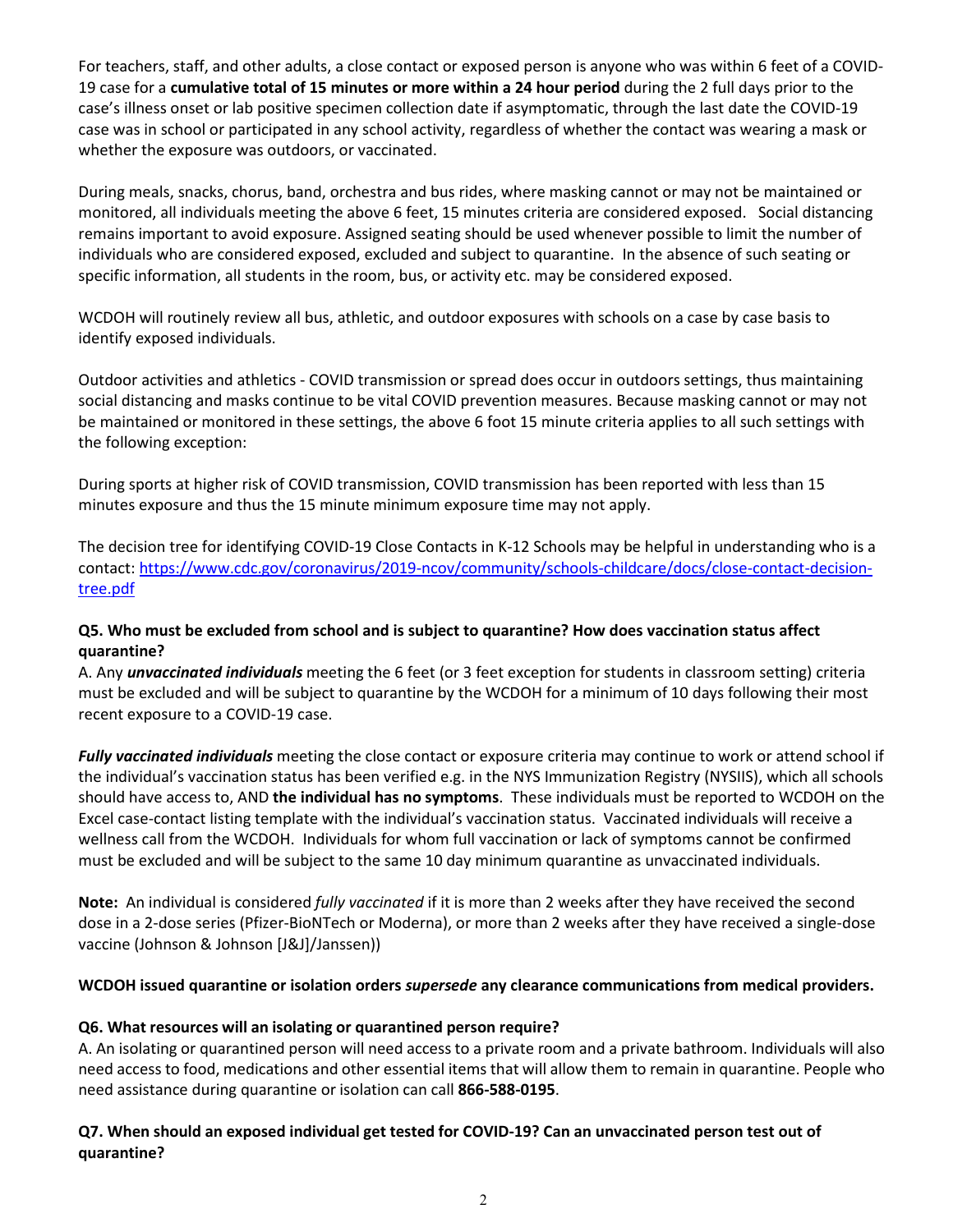A. Symptomatic individuals, whether vaccinated or not, should be tested as soon as symptoms appear and should quarantine. Asymptomatic individuals should be tested approximately 3-5 days after exposure. Any person testing positive must isolate, and will be issued an isolation order for a minimum of 10 days

 An exposed unvaccinated individual, even one who tests negative, must continue to be excluded and quarantine for a minimum of 10 days and until released by WCDOH.

 An exposed fully vaccinated individual who has no symptoms and tests negative will no longer be required to mask while in public settings outside of school.

# **Q8. Where can students, faculty and staff get tested for COVID-19?**

A. A list of testing sites can be found on the WCDOH health website (https://health.westchestergov.com/2019novel-coronavirus) under the "Testing, Results and Treatment" tab or by going to the Find a Test Site Near You NYS COVID-19 hotline at 1-888-364-3065 for assistance locating a testing site. webpage: (https://coronavirus.health.ny.gov/find-test-site-near-you). Students, faculty and staff can also call the

# **Q9. Is there a charge for COVID-19 tests?**

 There is no out of pocket charge for COVID-19 tests due to an exposure or because of symptoms (Insurance information may be requested). Insurance and/or out of pocket costs may be required for other types of testing.

# **Q10. When can a person who has tested positive return to school? Is it the same process for students, faculty and staff?**

A. Any individual who tests positive for COVID-19, regardless of vaccination status or symptoms, must be excluded and isolate for a minimum of 10 days and until they receive a release from isolation communication from WCDOH. WCDOH monitors COVID-19 positive individuals, and will determine when they meet criteria for release from isolation, and issue such a release.

# **Q11. Must individuals with symptoms compatible with COVID-19 be sent home or excluded? When can such individuals return to school?**

 A. As per the NYSDOH 2021-22 Interim PreK-12 (9-2-21 ) guidance and NYS Health Commissioner Determination on Testing or Vaccination, all students, teachers, and staff with new or worsening symptoms compatible with COVID-19 must be sent home and excluded from school, regardless of vaccination status, until the following criteria are met:

- Documentation of a negative COVID-19 PCR or NAAT test result OR
- alternate acute illness diagnosis e.g. lab confirmed strep throat, flu AND that COVID-19 is not suspected • Medical provider documentation of a pre-existing chronic condition with no change in symptoms or an
- • All must meet the preceding criteria AND be fever free for at least 24 hours without the use of fever reducing medications and have improving symptoms

 Anyone not meeting the above criteria must remain excluded for a minimum of 10 days following the date of first symptoms.

# **Q12. Can we assume that students with antibodies are safe from contracting COVID-19?**

 long antibodies may provide protection. **Antibody tests also CANNOT diagnose if an individual has active infectious COVID-19.** A positive result can mean you had infection with COVID-19 in the past. A different test would be needed to determine active infection. A. No, we do not have enough information about whether antibodies protect individuals from re-infection and how

# **Q13. Are rapid tests (Antigen or Molecular) reliable?**

 tests, which are the most commonly performed rapid COVID-19 test, cannot rule out COVID-19 and should be followedup by a molecular (PCR) test. A. Rapid tests provide results in under an hour, though they have a high rate of false negatives. Negative rapid antigen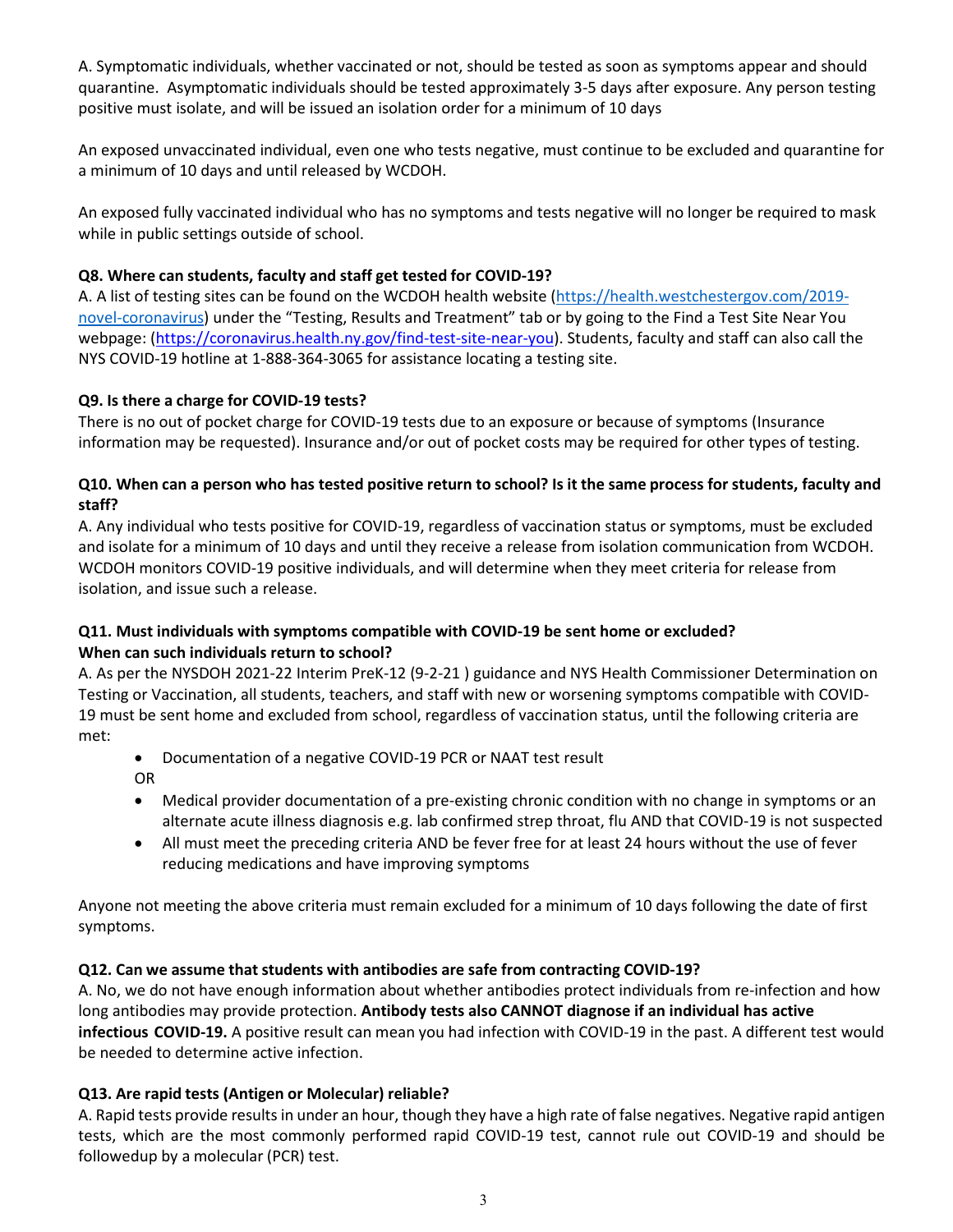## **Q14. Are there any requirements for quarantine following travel?**

 A. New York State does not have any current domestic travel restrictions. It is recommended that all travelers, domestic and international, should continue to follow all CDC travel requirements. These recommendations include testing and self-quarantining following travel for unvaccinated individuals (especially international travel). (https://www.cdc.gov/coronavirus/2019-ncov/travelers/travel-during-covid19.html)

#### **Q15. Can you leave quarantine for a Covid-19 test or does your quarantine start all over after you went out to get that test?**

 **minimize contact with others, wear a mask/face covering, observe distancing and utilize private means for transportation**. No, your quarantine period does not re-start. However, even if you test negative, you must continue to quarantine for the full 10 days from the last exposure to a COVID-19 positive individual. A. Yes, you can leave quarantine for a COVID-19 test. **However, during travel to and from testing you should** 

# **Q16. How do those testing positive at sites or who live outside of Westchester County or NYS integrate into the NYSDOH systems?**

 reported to the Connecticut Department of Health, who transfers it to New York State Department of Health, and subsequently the Westchester County Department of Health. (Note: please make sure your current phone and (but work) in WestchesterCounty and provides these to WCDOH. A. Lab reports from 'out of jurisdiction' are transferred and reported to the state/county of residence (of record) of the individual. So for instance, if a Westchester County resident tests at a location in Connecticut, that lab result is address are correct at a testing location, so the results can be reported to the correct jurisdiction and the local health department can follow up with communication). NYSDOH obtains lab reports on individuals who do not live

# **QUESTIONS RELATED TO HOUSEHOLD CONTACTS:**

# **Q17. If a child tests positive and has an unvaccinated sibling in the school, should the school keep the unvaccinated sibling out of school?**

 under quarantine which would mean that the unvaccinated sibling should not attend school during the required A. Yes, unless the unvaccinated sibling resides in a separate household, the unvaccinated sibling must be placed period for quarantine.

# **impacts attendance to school/work and what it means for the unvaccinated sibling that may have been continuing to go to school. Q18. If a student/staff member is home on quarantine and then develops symptoms, please explain how that**

 A. If a student or staff tests positive, their household members will likely be considered close contacts and will need to quarantine. Students or staff testing positive will require isolation for a minimum of 10 days.

#### **Q19. How long does someone have to quarantine if they have a family member in isolation?**

 A. Determining quarantine periods can vary depending on the particular situation; the specifics will be determined in conversation with the Department of Health case investigators and contact tracers. Here are some sample scenarios. These are only examples, they do not cover every circumstance.

# **These are only examples, they do not cover every circumstance. Scenario 1: Close contact with someone who has COVID-19—will not have further close contact**

 theperson while they are sick (e.g., co-worker, neighbor, or friend). I had close contact with someone who has COVID-19 and will not have further contact or interactions with

 Your last day of quarantine is 10 days from the date you had close contact. You can leave your home and return to school/work the following day (Day 12 in the example).

 *Date of last close contact with person who has COVID-19 + 10 days= end of quarantine*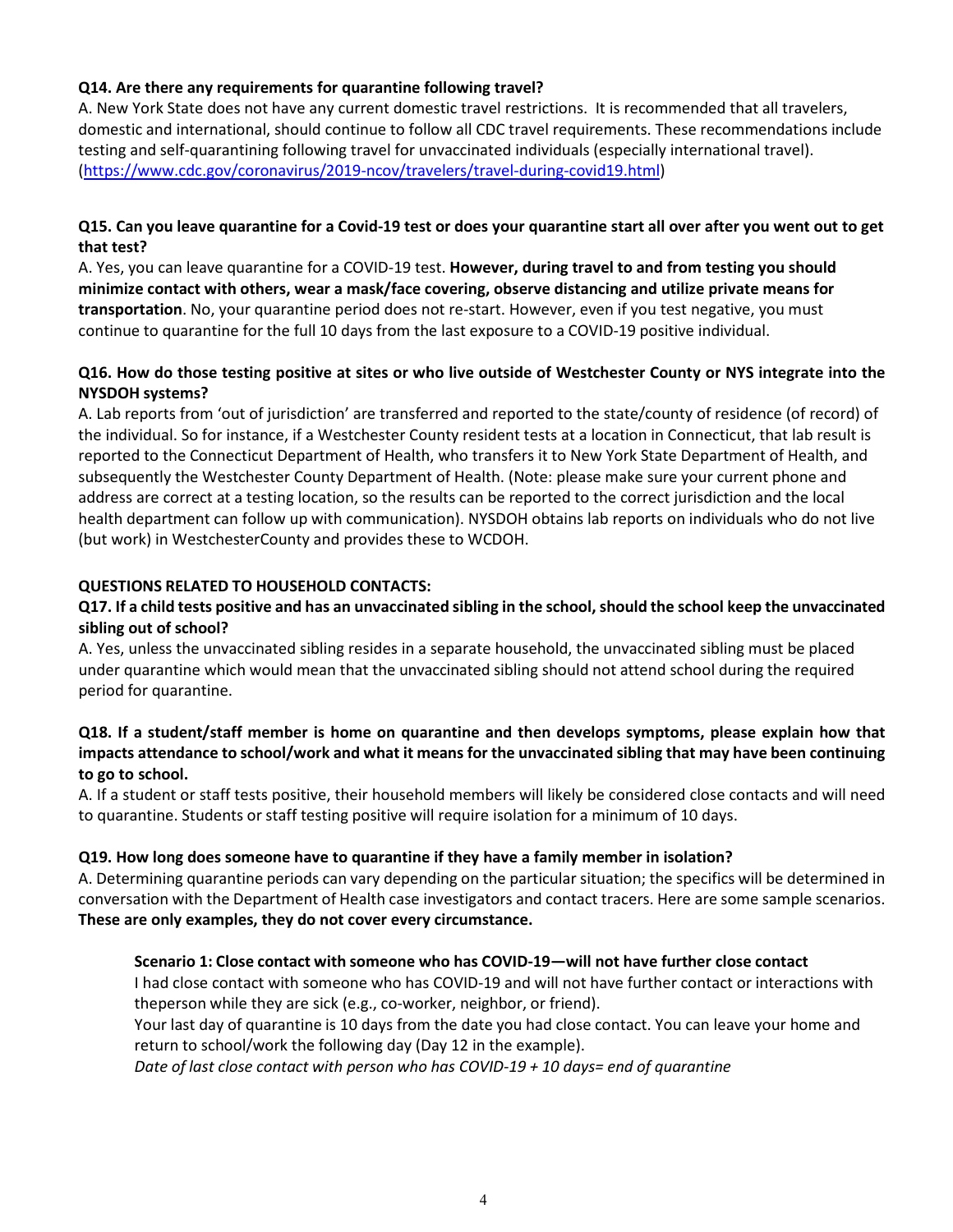

 **Quarantine ends at 11:59 pm on the last day.** 

#### **Scenario 2: Close contact with someone who has COVID-19—live with the person but can avoid further close contact**

 isolated by staying in a separate bedroom. I have had no close contact with the person since they isolated**.**  Your last day of quarantine is 10 days from when the person with COVID-19 began home isolation. You can  *Date person with COVID-19 began home isolation + 10 days = end of quarantine*  I live with someone who has COVID-19 (e.g., roommate, partner, family member), and that person has leave your home and return to school/work the following day (Day 12 in the example).

|                                                                         | Mon | Tue | Wed | Thu | Fri | Sat | <b>Sun</b> |                           |
|-------------------------------------------------------------------------|-----|-----|-----|-----|-----|-----|------------|---------------------------|
| <b>Person</b><br>with<br><b>COVID-19</b><br>starts<br>home<br>isolation |     |     |     | 2   | 3   | 4   | 5          | Last day of<br>quarantine |
|                                                                         | 6   |     | 8   | 9   | 10  |     |            |                           |
|                                                                         | 13  | 14  | 15  | 16  | 17  | 18  | 19         |                           |
|                                                                         | 20  | 21  | 22  | 23  | 24  | 25  | 26         |                           |
|                                                                         | 27  | 28  | 29  | 30  | 31  |     |            |                           |

Quarantine ends at 11:59 pm on the last day

#### **Scenario 3. Under quarantine and had additional close contact with someone who has COVID-19**

 I live with someone who has COVID-19 and started my 10-day quarantine period because we had close contact. What if I ended up having close contact with the person who is sick during my quarantine? What if another household member gets sick with COVID-19? Do I need to restart my quarantine? house who has COVID-19. Any time a new household member gets sick with COVID-19 and you had close contact, you will need to restart your quarantine. . You can leave your home and return to school/work the following day (Day 16 in the example). Yes. You will have to restart your quarantine from the last day you had close contact with anyone in your

 *Date of additional close contact with person who has COVID-19 + 10 days = end of quarantine* 



Quarantine ends at 11:59 pm on the last day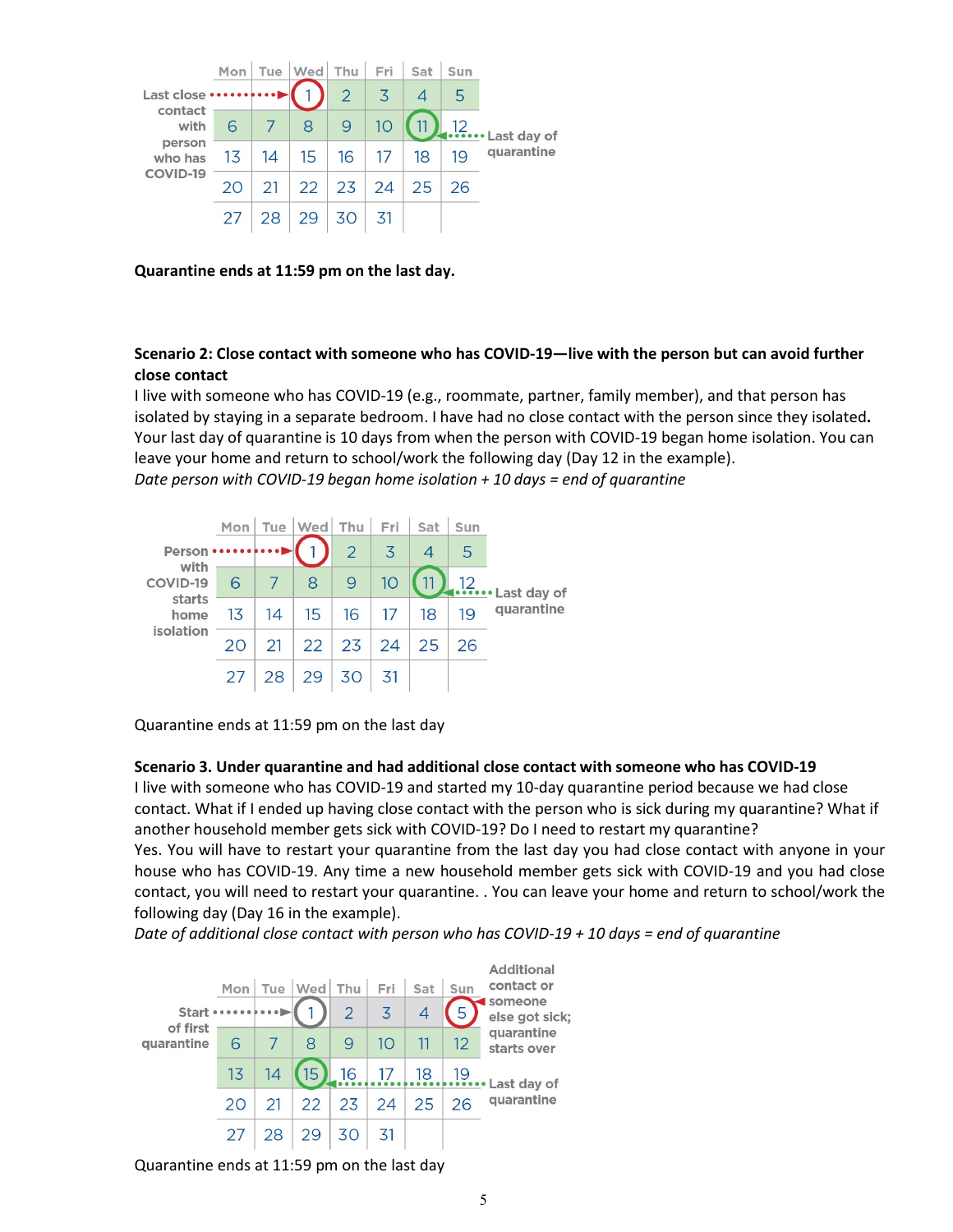#### **Scenario 4: Live with someone who has COVID-19 and cannot avoid continued close contact**

 I live in a household where I cannot avoid close contact with the person who has COVID-19. I am providing direct care to the person who is sick, don't have a separate bedroom to isolate the person who is sick, or live in close quarters where I am unable to keep a physical distance of 6 feet.

 You should avoid contact with others outside the home while the person is sick, and quarantine for 10 days after the person who has COVID-19 meets the criteria to end home isolation. You can leave your home and return to school/work the following day (Day 20 in the example).

**Person is sick/has**  COVID-19 ► 30 **Criteria •**  6 ..... **met to end home isolation**  13 20 27 **Tue Wed Thu Fri**  31 1  $\frac{7}{100}$  ... 14 15 21 22 28 29  $2 \mid 3$ ( g) <sup>10</sup> 16 17 23 24 30 31 **Sat Sun**  4 11 18 25 5 12  $(19)$ 26 **Last day of quarantine** 

 *Date the person with COVID-19 ends home isolation + 10 days = end of quarantine* 

Quarantine ends at 11:59 pm on the last day

## **Q21. Does the student have to quarantine if the parent was exposed and is quarantining, but does not have symptoms?**

 individual or because of travelling, other members of the household can leave the home if that person can quarantine properly from the household members. A quarantined person should: A. If a member of the household is quarantining because of either a known exposure to a COVID-19 positive

- Separate themselves from other members of the household
- Use a separate bedroom and bathroom
- Not share linens, towels, eating utensils, cups and plates
- Limit time in common household areas, such as kitchens.

# **Q22. What is the timeframe for contract tracing? Will you work with the school immediately? What if we are notified in the evening and siblings may be at school in am?**

 A. WCDOH will notify relevant school staff upon learning of a positive test for COVID-19 at the school. WCDOH also further measures. Labs are required to report to New York State Department of Health any positive test results of Health calls. Contact tracing calls will come from the phone "NYS Contact Tracing" (518-387-9993) verifies that individuals reporting a positive COVID test have a positive lab test result in order to proceed with immediately,and local health departments aim to contact positive individuals within 24 hours of receiving that lab report. The contact tracing efforts are also assisted greatly by everyone answering the phone when the Department

# **This FAQ is based CDC and New York State guidance including the following:**

#### **School Guidance:**

- CDC Guidance for COVID-19 Prevention in K-12 Schools (updated Aug 6, 2021): https://www.cdc.gov/coronavirus/2019-ncov/community/schools-childcare/k-12 guidance.html#vaccination
- New York State Department of Education Health and Safety Guide for the 2021-2022 School Year (August 2021): http://www.nysed.gov/common/nysed/files/programs/back-school/nysed-health-andsafety-guide-for-the-2021-2022-school-year.pdf
- New York State Department of Health 2021-22 Interim PreK-12 School Guidance (9/2/21): https://coronavirus.health.ny.gov/system/files/documents/2021/09/school-guidance\_0.pdf